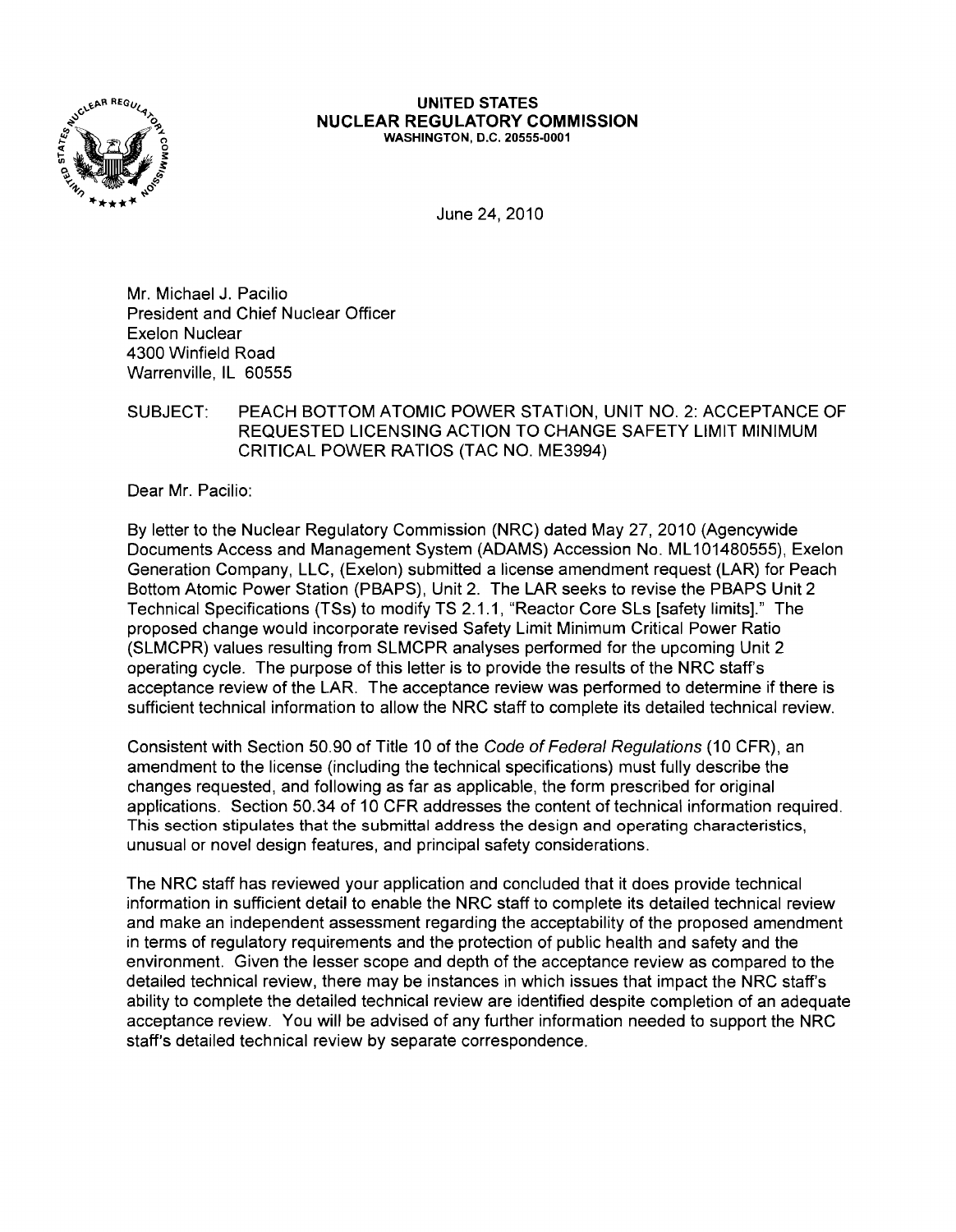M. Pacilio  $-2-$ 

If you have any questions, please contact John Hughey at (301) 415-3204.

Sincerely,

*fiRVA .* 

John D. Hughey, Project Manager Plant Licensing Branch 1-2 Division of Operating Reactor Licensing Office of Nuclear Reactor Regulation

Docket No. 50-277

cc: Distribution via ListServ